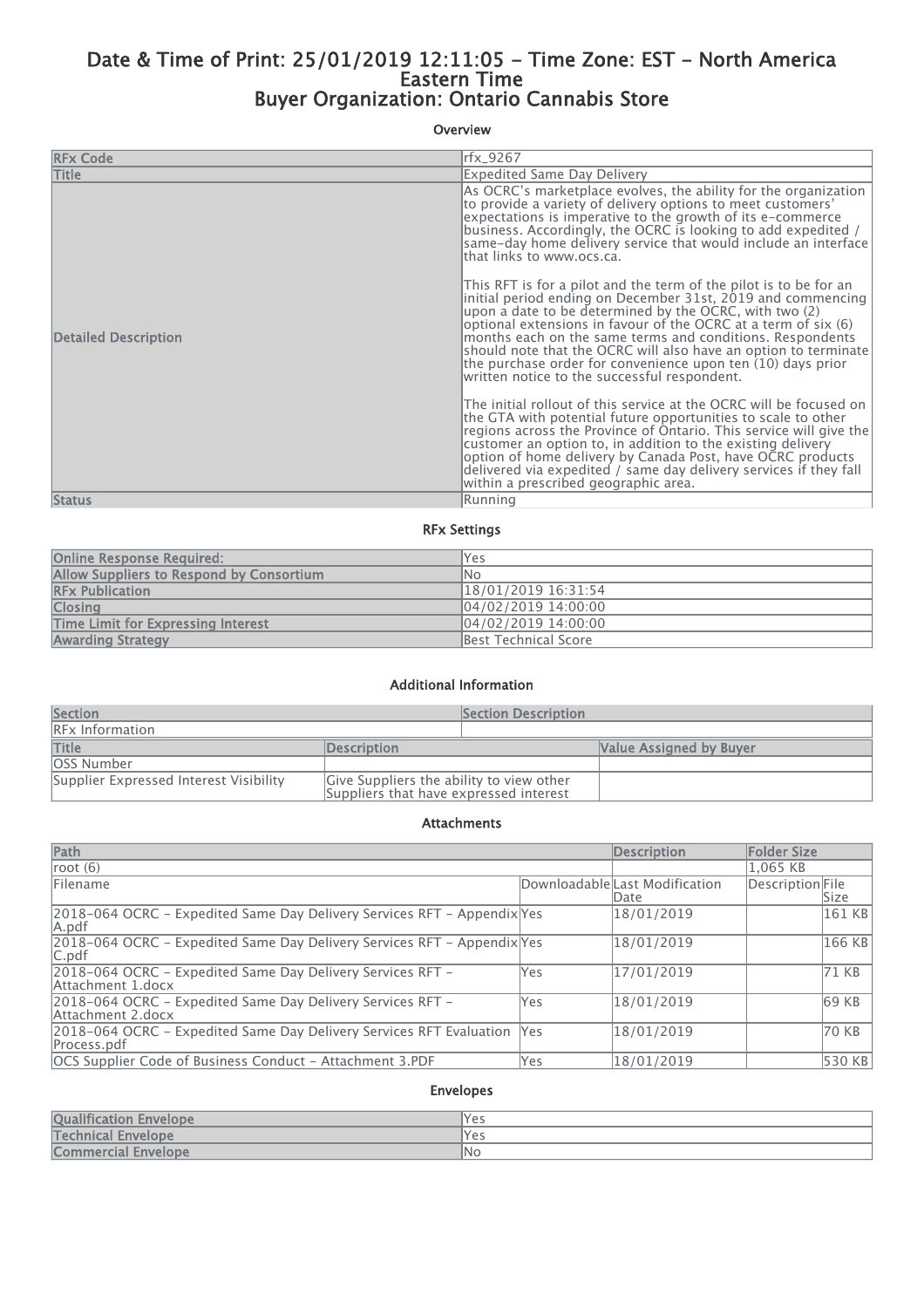#### General Attachments Not Allowed

## INTRODUCTION AND EXECUTIVE SUMMARY

| <b>Question</b>                                              | <b>Description</b>                                                                                                                                                                                                                                                                                                                                                                                                                                                                                                                                                                                                                                                                                                                                                                                                                                                                                                                                 |                                |
|--------------------------------------------------------------|----------------------------------------------------------------------------------------------------------------------------------------------------------------------------------------------------------------------------------------------------------------------------------------------------------------------------------------------------------------------------------------------------------------------------------------------------------------------------------------------------------------------------------------------------------------------------------------------------------------------------------------------------------------------------------------------------------------------------------------------------------------------------------------------------------------------------------------------------------------------------------------------------------------------------------------------------|--------------------------------|
| Invitation to<br>Respondents                                 | This Request for Tender (the "RFT") is an invitation by the Ontario Cannabis Retail Corporation (the "OCRC")<br>to prospective respondents to submit a tender for the provision of expedited / same day delivery services to<br>customer homes for OCRC's Ecommerce business, as further described in Appendix A - "RFT Requirements".                                                                                                                                                                                                                                                                                                                                                                                                                                                                                                                                                                                                             |                                |
| About the OCRC                                               | The OCRC, doing business as the Ontario Cannabis Store (OCS), is a Crown agency established under the<br>Ontario Cannabis Retail Corporation Act, 2017, S.O. 2017, c. 26. As the exclusive online retailer and<br>wholesale distributor of recreational cannabis in Ontario.                                                                                                                                                                                                                                                                                                                                                                                                                                                                                                                                                                                                                                                                       |                                |
|                                                              | The OCRC is initiating this RFT to identify one service provider to provide expedited / same day delivery<br>services as described in this RFT and in compliance with current local, provincial and federal regulatory<br>requirements.                                                                                                                                                                                                                                                                                                                                                                                                                                                                                                                                                                                                                                                                                                            |                                |
| Summary of RFT<br>Requirements                               | This RFT will be conducted as a two-stage procurement.                                                                                                                                                                                                                                                                                                                                                                                                                                                                                                                                                                                                                                                                                                                                                                                                                                                                                             |                                |
|                                                              | Stage 1: As detailed in Appendix B, Stage 1 of the procurement will begin with the evaluation of Mandatory<br>Submission Requirements (Phase I) as described in sections 1.1.4 to 1.1.7 below and pursuant to the<br>rectification process outlined in section 2.2.2 of Appendix B. All submissions which meet all the Mandatory<br>Submission Requirements will proceed to the evaluation of Technical Criteria (Phase II). All tenders which<br>meet the minimum scoring threshold requirements outlined in Section 2.2.1 of Appendix B will be selected to<br>proceed to Stage 2. For greater clarity, any submission which either fails to meet the Mandatory Submission<br>Requirements (Phase I) as described in sections 1.1.4 to 1.1.7 or does not meet the points requirement for<br>Technical Criteria (Phase II) per Appendix B, Section 2.2.1 will not proceed to Stage 2 of the evaluation and<br>therefore not considered for award. |                                |
|                                                              | Stage 2: The Stage 2 evaluation will only consider those respondents who successfully progress through<br>Stage 1. All respondents who progress to Stage 2 will be treated on equal footing from the perspective of<br>Stage 1 requirements. The Rate Bid Form (Attachment 2) will be evaluated for all eligible respondents and the<br>eligible respondent that provides the best overall value to the organization will be considered for award. The<br>lowest responsive and responsible vendor may or may not be awarded the contract at the sole and absolute<br>discretion of OCRC without liability.                                                                                                                                                                                                                                                                                                                                        |                                |
|                                                              | Respondents should refer to Appendix A for further details on the RFT Requirements and Appendix B on the<br>Submission/Evaluation Process.                                                                                                                                                                                                                                                                                                                                                                                                                                                                                                                                                                                                                                                                                                                                                                                                         |                                |
| Mandatory<br>Submission<br>Requirements                      | A tender shall include all requirements outlined in 1.1.5 to 1.1.7                                                                                                                                                                                                                                                                                                                                                                                                                                                                                                                                                                                                                                                                                                                                                                                                                                                                                 |                                |
| Submission Form<br> (Attachment #1)                          | A Submission Form (Attachment #1) shall be completed and signed by an authorized representative of the<br>respondent with the authority to bind the respondent. The form shall be attached in 1.3.1.                                                                                                                                                                                                                                                                                                                                                                                                                                                                                                                                                                                                                                                                                                                                               |                                |
| Rate Bid Form<br> (Attachment #2)                            | A Rate Bid Form (Attachment #2) shall be completed according to the instructions contained in the form.<br>Other than inserting the information requested in the Rate Bid Form, a respondent may not make any<br>changes to the Rate Bid Form. Any such changes could constitute a Material Deviation as set out within the<br>document. Respondents shall attach the completed form in 1.4.1.                                                                                                                                                                                                                                                                                                                                                                                                                                                                                                                                                     |                                |
| Demonstrated<br>Compliance with<br>Mandatory<br>Requirements | Listed within sections 1.1.8 to 1.1.17 below are Mandatory Requirements which successful respondents will<br>be required to comply with. The respondent shall, in each of those sections, indicate "Yes" to affirm their<br>compliance with each Mandatory Requirement listed.                                                                                                                                                                                                                                                                                                                                                                                                                                                                                                                                                                                                                                                                     |                                |
|                                                              | In cases where a Respondent has not indicated "Yes" for every Mandatory Requirement listed below, their<br>tender will not be considered for evaluation or award.                                                                                                                                                                                                                                                                                                                                                                                                                                                                                                                                                                                                                                                                                                                                                                                  |                                |
| <b>Question</b>                                              | <b>Description</b>                                                                                                                                                                                                                                                                                                                                                                                                                                                                                                                                                                                                                                                                                                                                                                                                                                                                                                                                 | <b>Ouestion</b><br><b>Type</b> |
| Mandatory<br>Requirement 1                                   | Successful Respondents shall have the capability to provide expedited and same day delivery<br>services.                                                                                                                                                                                                                                                                                                                                                                                                                                                                                                                                                                                                                                                                                                                                                                                                                                           | Yes/No<br>Value                |
| Mandatory<br>Requirement 2                                   | Successful Respondents shall have a cross dock facility within the Greater Toronto Area (GTA).                                                                                                                                                                                                                                                                                                                                                                                                                                                                                                                                                                                                                                                                                                                                                                                                                                                     | Yes/No<br>Value                |
| Mandatory<br>Requirement 3                                   | Successful Respondents shall have the capability to pick up and manage palletized orders in bulk Yes/No<br>then break them into individual delivery parcels.                                                                                                                                                                                                                                                                                                                                                                                                                                                                                                                                                                                                                                                                                                                                                                                       | Value                          |
| Mandatory<br>Requirement 4                                   | Successful Respondents shall have all required licenses and certifications to operate<br>transportation/ delivery services which includes Less than Load (LTL), Full Truck Load (FTL),<br>cross-dock, Business to Business delivery (B2B), Parcel Delivery and reverse logistics.                                                                                                                                                                                                                                                                                                                                                                                                                                                                                                                                                                                                                                                                  | Yes/No<br>Value                |
| Mandatory<br>Requirement 5                                   | Successful Respondents shall have a delivery software platform that integrates with both Shopify Yes/No<br>Plus and Microsoft Dynamics 365.                                                                                                                                                                                                                                                                                                                                                                                                                                                                                                                                                                                                                                                                                                                                                                                                        | Value                          |
| Mandatory<br>Requirement 6                                   | Successful Respondents shall provide a user interface to measure and track delivery progress in<br>real-time.                                                                                                                                                                                                                                                                                                                                                                                                                                                                                                                                                                                                                                                                                                                                                                                                                                      | Yes/No<br>Value                |
| Mandatory<br>Requirement 7                                   | Successful Respondents shall provide evidence of a background check procedure for all delivery<br>courier employees.                                                                                                                                                                                                                                                                                                                                                                                                                                                                                                                                                                                                                                                                                                                                                                                                                               | Yes/No<br>Value                |
| Mandatory<br>Requirement 8                                   | Successful Respondents shall be responsible for producing a digital audit trail evidencing that<br>delivery personnel ensure only customers at least nineteen (19) years of age receive the<br>shipment.                                                                                                                                                                                                                                                                                                                                                                                                                                                                                                                                                                                                                                                                                                                                           | Yes/No<br>Value                |
| Mandatory<br>Requirement 9                                   | Successful respondents shall properly handle non-standard customer flows (i.e., refusal, returns, Yes/No<br>undeliverable). All products that are not delivered to the ultimate customer for any reason will be Value<br>returned to OCRC or will be stored in a secure facility prior to return to OCRC.                                                                                                                                                                                                                                                                                                                                                                                                                                                                                                                                                                                                                                          |                                |
| Mandatory<br>Requirement 10                                  | Successful Respondents shall adhere to OCRC's parcel labeling specifications.                                                                                                                                                                                                                                                                                                                                                                                                                                                                                                                                                                                                                                                                                                                                                                                                                                                                      | Yes/No<br>Value                |
| <b>Question</b>                                              | <b>Description</b>                                                                                                                                                                                                                                                                                                                                                                                                                                                                                                                                                                                                                                                                                                                                                                                                                                                                                                                                 |                                |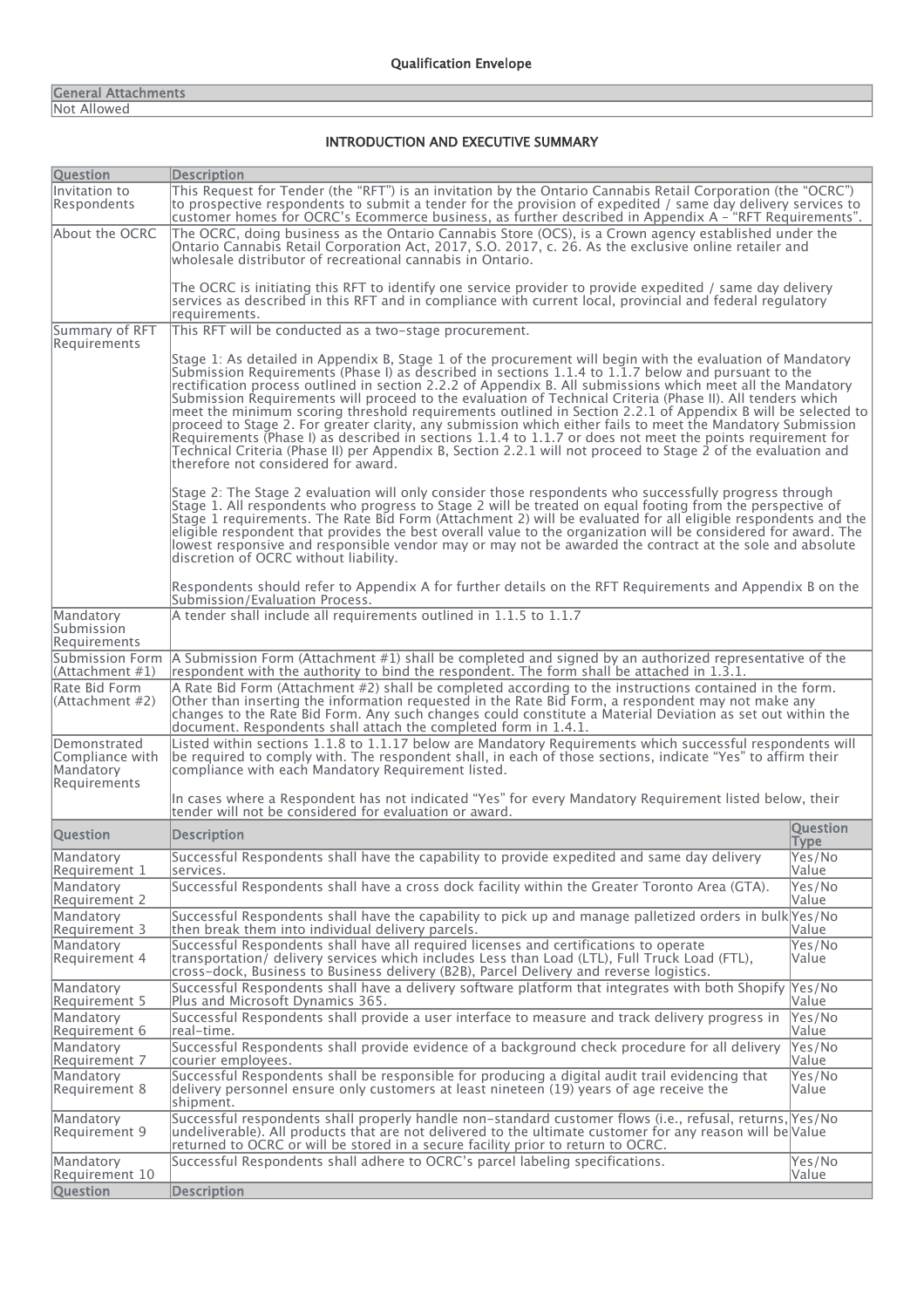| Type of Contract                                | The OCRC intends to enter into a purchase order upon the terms and conditions in Appendix $C -$ "Terms and<br>Conditions" with one (1) legal entity at the sole and absolute discretion of OCRC and based on the<br>requirements of the organization. The term of the assignment is to be for an initial period starting on or<br>about March 1, 2019 and ending December 31, 2019, with two (2) optional extensions in favour of the OCRC<br>at a term of six (6) months each on the same terms and conditions. Respondents should note that the OCRC<br>will also have an option to terminate the purchase order for convenience upon fifteen (15) days prior written<br>notice to the successful respondent. |
|-------------------------------------------------|-----------------------------------------------------------------------------------------------------------------------------------------------------------------------------------------------------------------------------------------------------------------------------------------------------------------------------------------------------------------------------------------------------------------------------------------------------------------------------------------------------------------------------------------------------------------------------------------------------------------------------------------------------------------------------------------------------------------|
| <b>RFT Timetable</b>                            | The RFT timetable is tentative only and may be changed by the OCRC at any time.                                                                                                                                                                                                                                                                                                                                                                                                                                                                                                                                                                                                                                 |
|                                                 | Deadline for Questions: January 28, 2019 @ 2:00 p.m. Toronto time<br>Submission Deadline: February 4, 2019 @ 2:00 p.m. Toronto time<br>Rectification Period: Two (2) Business Days.<br>Estimated Commencement: March 1, 2019                                                                                                                                                                                                                                                                                                                                                                                                                                                                                    |
|                                                 | For the purposes of this RFT, "Business Day" means any day between 8:30 a.m. and 4:30 p.m., Monday to<br>Friday inclusive, but excluding statutory and other holidays on which the OCRC has elected to be closed for<br>business.                                                                                                                                                                                                                                                                                                                                                                                                                                                                               |
| Contact and<br>Respondent                       | For the purposes of this procurement process, the Contact is:                                                                                                                                                                                                                                                                                                                                                                                                                                                                                                                                                                                                                                                   |
| Details                                         | Name: Martin Bartosek, Procurement Manager<br>Email: martin.bartosek@ocs.ca.                                                                                                                                                                                                                                                                                                                                                                                                                                                                                                                                                                                                                                    |
|                                                 | Respondents should promptly examine all of the documents comprising the RFT and should:<br>i. report any errors, omissions or ambiguities; and<br>ii. direct questions or seek additional information                                                                                                                                                                                                                                                                                                                                                                                                                                                                                                           |
|                                                 | in writing via BravoSolution's Messages tool to the Contact on or before the Deadline for Questions.<br>Respondents are advised to seek clarification from the Contact on any matter it considers to be unclear. The<br>OCRC is not responsible for any misunderstanding on the part of a respondent concerning the RFT.                                                                                                                                                                                                                                                                                                                                                                                        |
|                                                 | All questions submitted by respondents to the Contact shall be deemed to be received once the message<br>enters the Contact's BravoSolution's Messages inbox. No such communications are to be directed to anyone<br>other than the Contact. While the OCRC will make best efforts to answer any respondent questions, it is under<br>no obligation to provide additional information. In the interests of clarity and brevity, the OCRC may also<br>combine similar or related questions.                                                                                                                                                                                                                      |
| <b>Tender Structure</b>                         | Respondents should structure their tenders in accordance with the instructions in Appendix B - "Submission"<br>Process". Where information is requested in Appendix B, any response made in a tender should reference the<br>applicable section numbers of the RFT where that request was made. Only tenders in English will be<br>considered.                                                                                                                                                                                                                                                                                                                                                                  |
| Submission                                      | Respondents should reply to all questions included within both the Qualification and Technical envelopes of<br>this RFT. Both Attachment 1 and Attachment 2 are provided within the General Attachments section of this<br>RFT. Respondents will download Attachment 1, complete it and upload it into section 1.3.1. Respondents will<br>download Attachment 2, complete it and upload it into section 1.4.1.                                                                                                                                                                                                                                                                                                  |
|                                                 | Sections 2.2.4 to 2.2.9 of the Technical Envelope require responses in attachment form. For each question,<br>the respondent will upload their response, in document form, directly into the eTender tool. The combined<br>page count of all submission content within the Technical Envelope shall be a maximum of 10 pages in<br>length not including a cover page or index page. Email submission of the tender will not be accepted.                                                                                                                                                                                                                                                                        |
| Method of<br>Submission                         | Tenders shall be submitted electronically via the eTendering Portal on or before the Submission Deadline.<br>Tenders submitted after the Submission Deadline will be rejected. For any eTendering Portal support inquiries<br>at 866-722-7390.                                                                                                                                                                                                                                                                                                                                                                                                                                                                  |
| Tender<br>Submission /<br>Evaluation<br>Process | The Submission/Evaluation Process for this RFT is set out in Appendix B - "Submission/Evaluation Process".                                                                                                                                                                                                                                                                                                                                                                                                                                                                                                                                                                                                      |
| Amending and<br>Withdrawing<br><b>Tenders</b>   | A tender may not be amended after the submission deadline by a respondent except as expressly set out in<br>the terms of the RFT; however, at any time throughout the RFT process, a respondent may withdraw a<br>submitted tender if the respondent no longer wishes to participate in the RFT process. To affect a withdrawal,<br>a notice of withdrawal shall be sent to the Contact and shall be signed by an authorized representative of the<br>respondent. The OCRC is not under any obligation to return withdrawn tenders.                                                                                                                                                                             |

# GENERAL TERMS AND CONDITIONS OF THE RFT PROCESS

| <b>Question</b>                                                    | <b>Description</b>                                                                                                                                                                                                                                                                                                                                                                                                                                                                                         |
|--------------------------------------------------------------------|------------------------------------------------------------------------------------------------------------------------------------------------------------------------------------------------------------------------------------------------------------------------------------------------------------------------------------------------------------------------------------------------------------------------------------------------------------------------------------------------------------|
| Definitions                                                        | Business Day: For the purposes of this RFT, "Business Day" means any day between 8:30 a.m. and 4:30<br>p.m., Monday to Friday inclusive, but excluding statutory and other holidays on which the OCRC has<br>elected to be closed for business.                                                                                                                                                                                                                                                            |
|                                                                    | OCRC: Means Ontario Cannabis Retail Corporation                                                                                                                                                                                                                                                                                                                                                                                                                                                            |
| Information in RFT<br><b>Only an Estimate</b>                      | The OCRC and its advisers make no representation, warranty or guarantee as to the accuracy of the<br>information contained in the RFT or issued by way of addenda. Any quantities shown, or data contained in<br>the RFT or provided by way of addenda are estimates only and are for the sole purpose of indicating to<br>respondents the general size of the work. It is the respondent's responsibility to avail itself of all the<br>necessary information to prepare a tender in response to the RFT. |
| No Guarantee of<br>Volume of Work or<br>Exclusivity of<br>Contract | The OCRC does not make any quarantee as to the value or volume of work to be assigned to the<br>successful respondent. The agreement to be executed with the successful respondent will not be an<br>exclusive contract. The OCRC may contract with others for the same or similar requirements to those<br>described in the RFT or may obtain the requirements internally.                                                                                                                                |
| Respondents Shall                                                  | The respondent shall bear all costs associated with or incurred in the preparation and presentation of its<br>Bear Their Own Costs tender, including, if applicable, costs incurred for interviews or demonstrations. The OCRC will not be<br>lliable for any expenses, costs, losses or any direct or indirect damages incurred or suffered by a<br>respondent as a result of participating in, or otherwise in connection with, the RFT.                                                                 |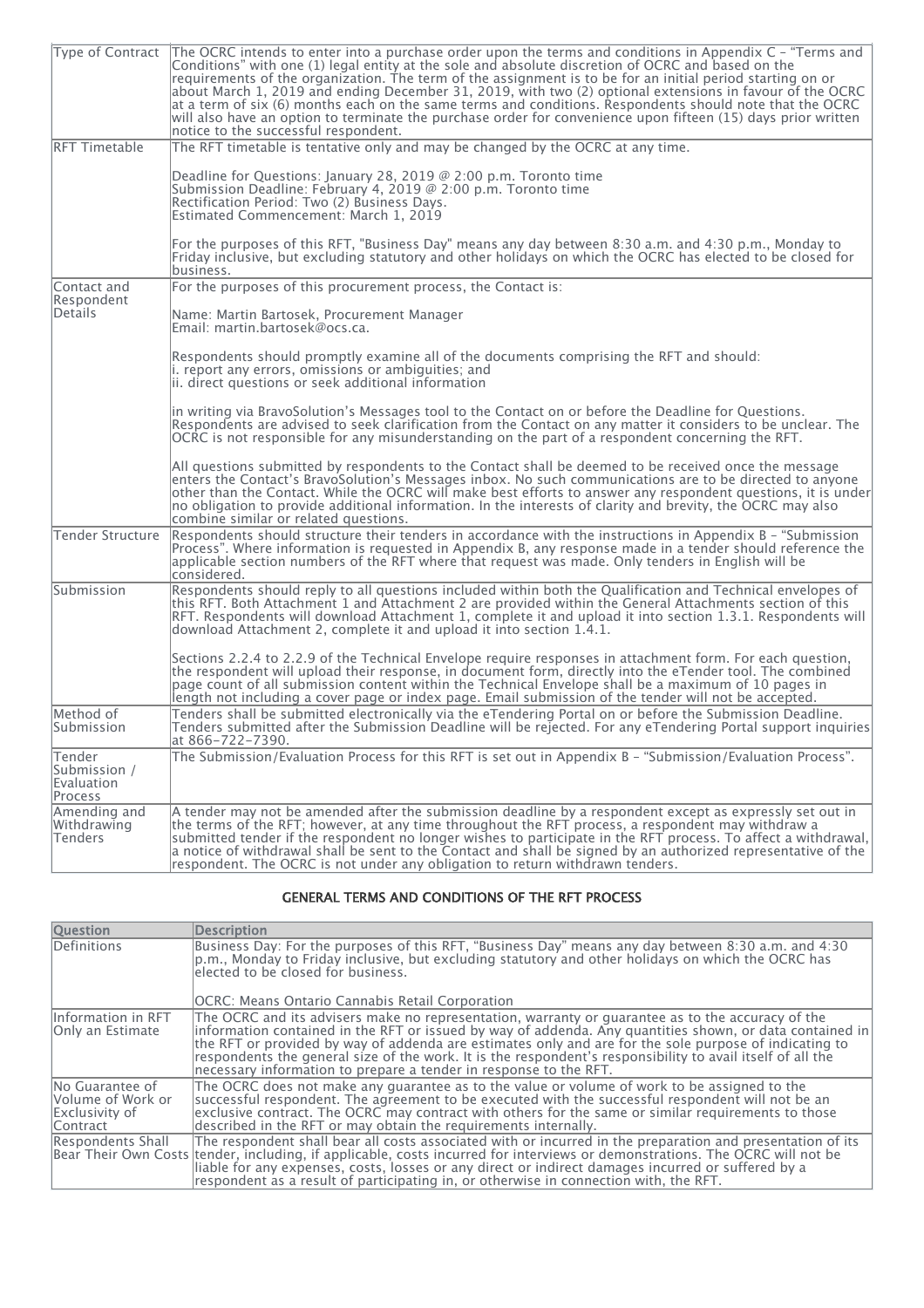| All New Information<br>to Respondents by<br>Way of Addenda       | The RFT may be amended only by an addendum in accordance with this section. If the OCRC, for any<br>reason, determines that it is necessary to provide additional information relating to the RFT, such<br>information will be communicated by addenda. Each addendum forms an integral part of the RFT.                                                                                                                                                                                                                                                                                                                                                                                                                                                                                                                                                                                                                                                              |
|------------------------------------------------------------------|-----------------------------------------------------------------------------------------------------------------------------------------------------------------------------------------------------------------------------------------------------------------------------------------------------------------------------------------------------------------------------------------------------------------------------------------------------------------------------------------------------------------------------------------------------------------------------------------------------------------------------------------------------------------------------------------------------------------------------------------------------------------------------------------------------------------------------------------------------------------------------------------------------------------------------------------------------------------------|
|                                                                  | Such addenda may contain important information, including significant changes to the RFT. Respondents<br>are responsible for obtaining all addenda issued by the OCRC. In the Submission Form (Attachment #1),<br>respondents should confirm their receipt of all addenda by setting out the number of each addendum in<br>the space provided.                                                                                                                                                                                                                                                                                                                                                                                                                                                                                                                                                                                                                        |
| Addenda and<br>Extension of<br>Submission Deadline               | If any addendum is issued, the OCRC may at its discretion extend the Submission Deadline for a<br>reasonable amount of time.                                                                                                                                                                                                                                                                                                                                                                                                                                                                                                                                                                                                                                                                                                                                                                                                                                          |
| Verify. Clarify and<br>Supplement                                | When evaluating responses, the OCRC may request further information from the respondent in order to<br>verify, clarify or supplement the information provided in the respondent's tender. The OCRC may revisit<br>and re-evaluate the respondent's response or ranking on the basis of any such information.                                                                                                                                                                                                                                                                                                                                                                                                                                                                                                                                                                                                                                                          |
| No Incorporation by<br> Reference                                | The entire content of the respondent's tender should be submitted in a fixed form. The content of<br>websites or other external documents referred to in the respondent's tender will not be considered to<br>form part of its tender.                                                                                                                                                                                                                                                                                                                                                                                                                                                                                                                                                                                                                                                                                                                                |
| by the OCRC                                                      | Tender to be retained The OCRC is not required to return the tender or any accompanying documentation submitted by a<br>respondent.                                                                                                                                                                                                                                                                                                                                                                                                                                                                                                                                                                                                                                                                                                                                                                                                                                   |
| Debriefing                                                       | Unsuccessful respondents may request a debriefing after receipt of a notification of the award of the<br>contract by sending a written request to the Contact within thirty (30) days of notification of award. The<br>intent of the debriefing is to provide feedback regarding the respondent's own tender. Any debriefing<br>provided is not for the purpose of providing an opportunity to challenge the procurement process, nor to<br>discuss in detail tenders submitted by other respondents.                                                                                                                                                                                                                                                                                                                                                                                                                                                                 |
| Prohibited<br>Respondent<br>Communications                       | The respondent shall not engage in any Conflict of Interest communications and should take note of the<br>Conflict of Interest declaration set out in the Submission Form (Attachment #1). For the purposes of this<br>$RFT$ , "Conflict of Interest" shall have the meaning ascribed to it in the Submission Form (Attachment #1).                                                                                                                                                                                                                                                                                                                                                                                                                                                                                                                                                                                                                                   |
| Respondent Not to<br>Communicate with<br>Media                   | A respondent shall not at any time directly or indirectly communicate with the media in relation to the RFT<br>or any contract awarded pursuant to the RFT without first obtaining the written permission of the Contact.                                                                                                                                                                                                                                                                                                                                                                                                                                                                                                                                                                                                                                                                                                                                             |
| Confidential                                                     | All information provided by or obtained from the OCRC in any form in connection with the RFT either<br>Information of OCRC before or after the issuance of the RFT:                                                                                                                                                                                                                                                                                                                                                                                                                                                                                                                                                                                                                                                                                                                                                                                                   |
|                                                                  | I. is the sole property of the OCRC and must be treated as confidential;<br>II. must not be used for any purpose other than replying to the RFT and the performance of any<br>subsequent contract:<br>III. must not be disclosed without prior written authorization from the OCRC; and,                                                                                                                                                                                                                                                                                                                                                                                                                                                                                                                                                                                                                                                                              |
| Confidentiality and<br>Non-Disclosure<br>Agreement               | $ V$ . shall be returned by the respondent to the OCRC immediately upon the request of the OCRC.<br>Each respondent will be required to sign a Confidentiality and Non-Disclosure Agreement prior to<br>commencement of the assignment.                                                                                                                                                                                                                                                                                                                                                                                                                                                                                                                                                                                                                                                                                                                               |
| Confidential<br>Information of<br>Respondent                     | A respondent should identify any information in its tender or any accompanying documentation supplied<br>in confidence for which the respondent would expect confidentiality to be maintained by the OCRC. The<br>confidentiality of such information will be maintained by the OCRC, except (i) as otherwise required by<br>law (including, without limitation the public access provisions of the Freedom of Information and<br>Protection of Privacy Act, as amended from time to time) or by order of a court or tribunal. Respondents<br>are advised that their tenders will, as necessary, be disclosed on a confidential basis, to the OCRC and the<br>OCRC's advisers retained for the purpose of evaluating or participating in the evaluation of their tenders.<br>If a respondent has any questions about the collection and use of confidential information or personal<br>information pursuant to the RFT, questions should be submitted to the Contact. |
| Inappropriate<br>of Interest                                     | The OCRC may prohibit a respondent from participating in a procurement process based on past<br>Conduct and Conflict  performance or based on inappropriate conduct in a prior OCRC procurement process. Inappropriate<br>conduct includes but is not limited to the following: (i) the submission of a response to an OCRC<br>procurement process containing misrepresentations or any other inaccurate, misleading or incomplete<br>information; (ii) the refusal of the respondent to honour its pricing or other commitments made in its<br>response to an OCRC procurement process; and (iii) any other conduct, situation or circumstance, as<br>solely determined by the OCRC, that constitutes inappropriate conduct.                                                                                                                                                                                                                                         |
|                                                                  | The OCRC may also (i) disqualify a respondent for any conduct, situation or circumstance that constitutes<br>a Conflict of Interest in respect of this RFT process, as solely determined by the OCRC; or (ii) in its sole<br>discretion, waive a potential or actual Conflict of Interest, which waiver may be upon such terms and<br>conditions as the OCRC, in their discretion, may require to satisfy itself that the Conflict of Interest has<br>been appropriately managed, mitigated and minimized.                                                                                                                                                                                                                                                                                                                                                                                                                                                            |
| Disqualification for<br>Misrepresentation<br>References and Past | The OCRC may disqualify the respondent if the respondent's response contains misrepresentations or any<br>other inaccurate, misleading or incomplete information.<br>The OCRC's evaluation may include information provided by the respondent's references, if applicable,                                                                                                                                                                                                                                                                                                                                                                                                                                                                                                                                                                                                                                                                                            |
| Performance                                                      | and may also consider the respondent's past performance on previous contracts with the OCRC or other<br>institutions.                                                                                                                                                                                                                                                                                                                                                                                                                                                                                                                                                                                                                                                                                                                                                                                                                                                 |
| Cancellation                                                     | The OCRC may cancel or amend the RFT process without liability at any time.                                                                                                                                                                                                                                                                                                                                                                                                                                                                                                                                                                                                                                                                                                                                                                                                                                                                                           |
| Litigation                                                       | The OCRC may, in its absolute discretion, reject a tender if the respondent, or any officer or director of<br>the respondent, is or has been involved within five (5) years of the issue date of the RFT, either directly or<br>indirectly through another corporation, (i) in a legal action taken by the OCRC, any of its board members,<br>officers or employees in connection with any matters related to the OCRC, or (ii) in a legal action against<br>the OCRC, any of its board members, officers or employees, in connection with any matter related to the<br>OCRC, including without limitation, arising from the OCRC's exercise of its powers, duties or functions.                                                                                                                                                                                                                                                                                      |
| Governing Law                                                    | These terms and conditions are (i) included for greater certainty and are intended to be interpreted<br>broadly and separately (with no particular provision intended to limit the scope of any other provision);<br>and (ii) to be governed by and construed in accordance with the laws of the province of Ontario and the<br>federal laws of Canada applicable therein.                                                                                                                                                                                                                                                                                                                                                                                                                                                                                                                                                                                            |

## ATTACHMENT 1 - SUBMISSION FORM

| <b>Ouestion</b>                             | <b>Description</b>                                                                                                               | <b>Ouestion</b><br><b>Type</b> |
|---------------------------------------------|----------------------------------------------------------------------------------------------------------------------------------|--------------------------------|
| Completed Attachment 1 -<br>Submission Form | The respondent must attach the completed Attachment 1 - Submission Form<br>I (found in the General Attachments) in this section. | <b>Attachment</b>              |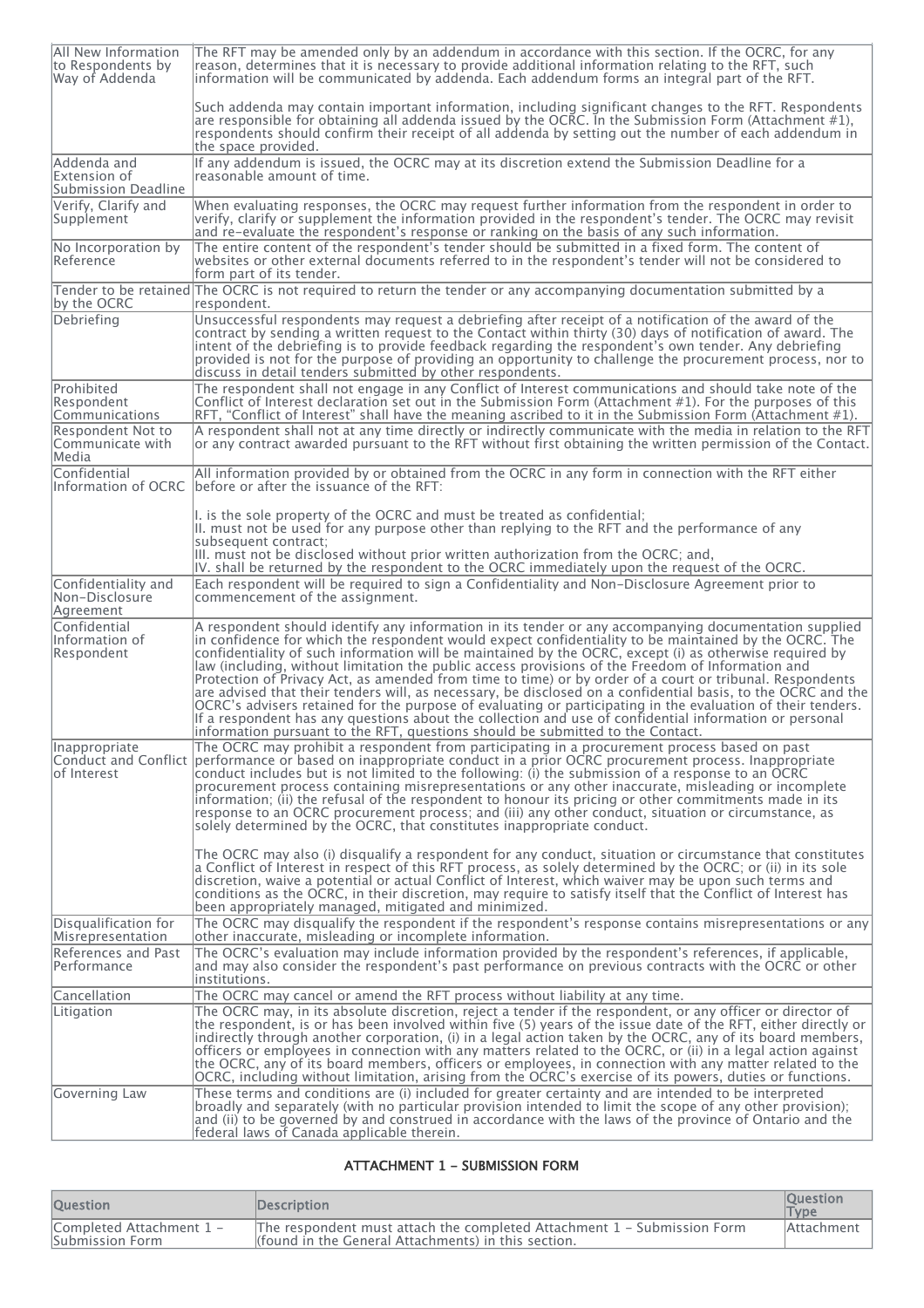#### ATTACHMENT 2 - RATE BID FORM

| <b>Ouestion</b>                           | <b>IDescription</b>                                                                                                                     | <b>Ouestion</b><br><b>Type</b> |
|-------------------------------------------|-----------------------------------------------------------------------------------------------------------------------------------------|--------------------------------|
| Completed Attachment 2 -<br>Rate Bid Form | The respondent must attach the completed Attachment 2 - Rate Bid Form (found in Attachment<br>the General Attachments) in this section. |                                |

# Attachment 3 - OCS Supplier Code of Business Conduct

| <b>Question</b> | <b>Description</b>                                                                                                                                   |
|-----------------|------------------------------------------------------------------------------------------------------------------------------------------------------|
| Conduct         | OCS Supplier Code of Business  Vendors will act in accordance with the OCS Supplier Code of Business Conduct. (found in the<br>General Attachments). |

Technical Envelope

|         | <b>General Attachments</b> |
|---------|----------------------------|
| Allowed |                            |

# Appendix A - RFT Requirements

| <b>Question</b> | Description                                                                                                                |
|-----------------|----------------------------------------------------------------------------------------------------------------------------|
|                 | RFT Requirements Appendix A – the document detailing the requirements of this RFT can be found in the General Attachments. |

## Appendix B - Submission / Evaluation Process

| <b>Question</b>                                                                    | <b>Description</b>                                                                                                                                                                                                                                                                                                                                                                                                                                                                                                                                                                                                                                                                                                                                                                    |                                |
|------------------------------------------------------------------------------------|---------------------------------------------------------------------------------------------------------------------------------------------------------------------------------------------------------------------------------------------------------------------------------------------------------------------------------------------------------------------------------------------------------------------------------------------------------------------------------------------------------------------------------------------------------------------------------------------------------------------------------------------------------------------------------------------------------------------------------------------------------------------------------------|--------------------------------|
| <b>EVALUATION</b>                                                                  | OVERVIEW OF TENDERAII tenders will be evaluated through a comprehensive review and analysis by an evaluation committee.<br>The goal of the evaluation committee will be to select one (1) vendor which, in the opinion of the<br>committee, meets the OCRC's requirements under this RFT and provides the best overall value to the<br>OCRC as determined by the OCRC in their sole and absolute discretion. The lowest priced submission may<br>not necessarily be awarded.                                                                                                                                                                                                                                                                                                          |                                |
|                                                                                    | As per section 1.1.3 of the Qualification Envelope, evaluation of tenders will be completed in two stages.                                                                                                                                                                                                                                                                                                                                                                                                                                                                                                                                                                                                                                                                            |                                |
|                                                                                    | Stage 1 will consist firstly of an evaluation of Mandatory Submission Requirements (Phase I) and, for only<br>those submissions that meet the requirements of Phase I, an evaluation of Technical Criteria (Phase II).<br>Only those tenders that meet the requirements outlined in both Phase I and Phase II will be selected to<br>proceed to Stage 2.                                                                                                                                                                                                                                                                                                                                                                                                                              |                                |
|                                                                                    | Stage 2 will consist of an evaluation of each eligible respondent's Rate Bid Form (Attachment 2). The<br>pricing submission for all respondents who have successfully met the requirements of Stage 1 will be<br>compared and the eligible respondent that provides the greatest overall value to the organization, as<br>determined by OCRC in their sole and absolute discretion, will be considered for award. In order to<br>facilitate the Submission / Evaluation Process, respondents are requested to reference and title their<br>response with each corresponding section number and title of the sections below.                                                                                                                                                           |                                |
|                                                                                    | Note: In cases where a Respondent has not indicated "Yes" for every Mandatory Requirement listed in<br>sections 1.1.8 to 1.1.17 of the Qualification Envelope, their tender will be deemed to have failed and will<br>not proceed to further phases within this evaluation and therefore not considered for award.                                                                                                                                                                                                                                                                                                                                                                                                                                                                    |                                |
|                                                                                    | For further clarity, an overview of the Evaluation Process for this RFT is provided in the General<br>Attachments Section of the RFT.                                                                                                                                                                                                                                                                                                                                                                                                                                                                                                                                                                                                                                                 |                                |
| STAGE 1 PHASE I -                                                                  | <b>RECTIFICATION</b>                                                                                                                                                                                                                                                                                                                                                                                                                                                                                                                                                                                                                                                                                                                                                                  |                                |
| <b>MANDATORY</b><br><b>SUBMISSION</b><br><b>REQUIREMENTS AND</b><br><b>PROCESS</b> | Phase I will consist of a review to determine which tenders comply with all of the mandatory submission<br>requirements. Tenders failing to satisfy the mandatory submission requirements in sections 1.1.5 and<br>1.1.6 of the Qualification Envelope as of the Submission Deadline may be provided an opportunity to<br>rectify any deficiencies. The OCRC is under no obligation to notify a respondent of any deficiencies.                                                                                                                                                                                                                                                                                                                                                       |                                |
|                                                                                    | For the purposes of the Rate Bid Form (Attachment #2), the review under this Phase I will consist of a<br>review for any Material Deviations, as defined below. "Material Deviations" shall mean the respondent's<br>completion or failure to complete the Rate Bid Form in a manner that impedes, in any material way, the<br>ability of the OCRC to evaluate the tender. If a tender contains a Rate Bid Form that contains a Material<br>Deviation, such tender will be disqualified without further rectification. Rate Bid Forms that require<br>rectification for issues that do not constitute Material Deviations may be subject to the rectification<br>process. Determination of what constitutes a Material Deviation shall be in OCRC's sole and absolute<br>discretion.  |                                |
|                                                                                    | The Rectification Period will begin to run on the date that the OCRC issues its rectification notice to the<br>respondent and expires at 4:00 p.m. on the last day of the Rectification Period. A rectification notice sent<br>to the respondent by electronic mail or facsimile is deemed to be issued on the day that it is sent. If the<br>rectification notice is sent after the end of a Business Day or on a day that is not a Business Day, then the<br>rectification notice is deemed to be issued on the next following Business Day. Tenders satisfying the<br>mandatory submission requirements during the Rectification Period will proceed to Phase II. Tenders<br>failing to satisfy the mandatory submission requirements will be excluded from further consideration. |                                |
| STAGE 1 - PHASE II -<br>EVALUATION OF<br><b>TECHNICAL CRITERIA</b>                 | Phase II will consist of a scoring by the OCRC of each tender on the basis of the technical criteria as set<br>out in sections 2.2.4 to 2.2.9 below. Respondents should submit the information requested for each<br>$\alpha$ category of this technical evaluation as outlined below including the order and headings. Respondents will<br>be evaluated based on the demonstration of expertise and past experience cited relating to each of the<br>following requirements. Province of Ontario public sector experience and controlled substances<br>experience will be considered when determining score for each subject below:                                                                                                                                                  |                                |
| <b>Question</b>                                                                    | <b>Description</b>                                                                                                                                                                                                                                                                                                                                                                                                                                                                                                                                                                                                                                                                                                                                                                    | <b>Question</b><br><b>Type</b> |